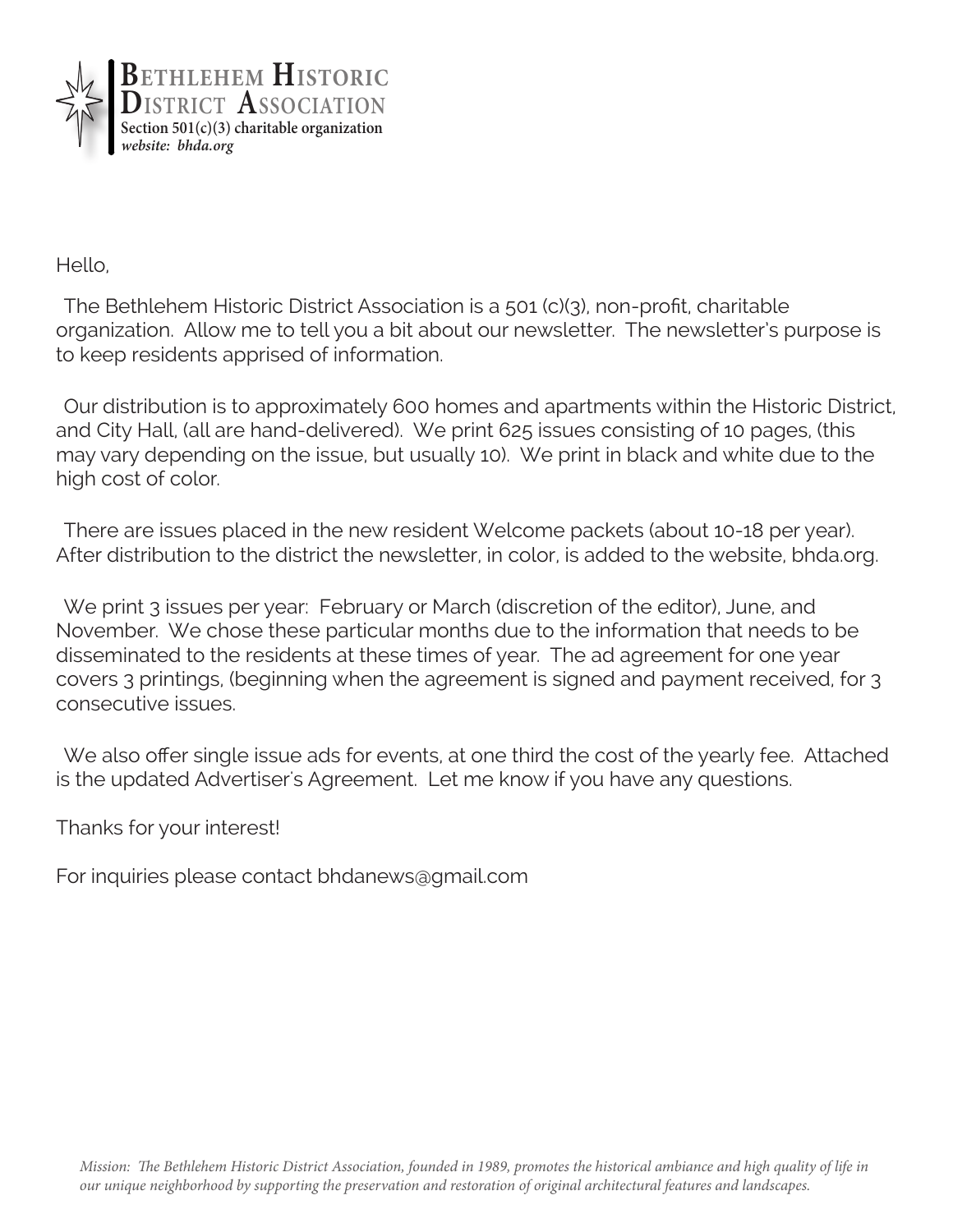

## **Newsletter Advertiser's Contract**

Bethlehem Historic District Association (BHDA) agrees to print the advertisement of the undersigned in the neighborhood newsletter that is printed three times per year and hand distributed to all residents within the historic district (600 residences). Printing will be in February or March, June, and November, though these months may change at the discretion of the BHDA Executive Board. Advertiser is entitiled to 3 consecutive printings from the date contract is received.

|                                                                                                                                                                                                                                                   |                                                                            | Date: (Please fill in) |                                                                      |
|---------------------------------------------------------------------------------------------------------------------------------------------------------------------------------------------------------------------------------------------------|----------------------------------------------------------------------------|------------------------|----------------------------------------------------------------------|
|                                                                                                                                                                                                                                                   | Business/Organization/Individual                                           | Address                |                                                                      |
|                                                                                                                                                                                                                                                   | <b>Contact Person</b>                                                      | Telephone              | Email/Fax                                                            |
| Placement of the ad within the newsletter will be at the discretion of the Newsletter Editor.<br>Please email your ad in jpeg, or pdf in high resolution (call with any questions).                                                               |                                                                            |                        |                                                                      |
| <b>Check One</b> (See page 3 for details)                                                                                                                                                                                                         |                                                                            |                        |                                                                      |
|                                                                                                                                                                                                                                                   | Single Issue\$160<br><b>B</b> HALF PAGE - Price\$250 —<br>Single Issue\$80 |                        | Single Issue\$50<br>D BUSINESS SIZE - Price\$100<br>Single Issue\$30 |
| Amount paid: ____________<br>Non-refundable/non-negotiable fee must be provided before ad will be placed in the newsletter.<br>Please mail check payable to BHDA Newsletter Advertising, and mail to:<br>BHDA, P.O. Box 1952, Bethlehem, PA 18016 |                                                                            |                        |                                                                      |

**The BHDA has the right to deny any advertisement request, without reason given, and check will be returned.**

Ads will be published on a first-come, first served basis. The BHDA restricts advertising to retail ads only. Political ads and classified ads will not be accepted. Advertisements published in the BHDA Newsletter in no way constitute an endorsement of a product or service by the BHDA Board of Directors. The BHDA Board of Directors is not responsible for loss of income, real or implied, as a result of non-publication.

*The Bethlehem Historic District Association (BHDA) mission promotes the historical ambiance and high quality of life in our special neighborhood by supporting the preservation and restoration of original architectural features and landscapes. We are a volunteer, not-for-profit, charitable organization; Section 501(C)(3).* Please contact Becky Wendahl at **bhdanews@gmail.com** with any questions or concerns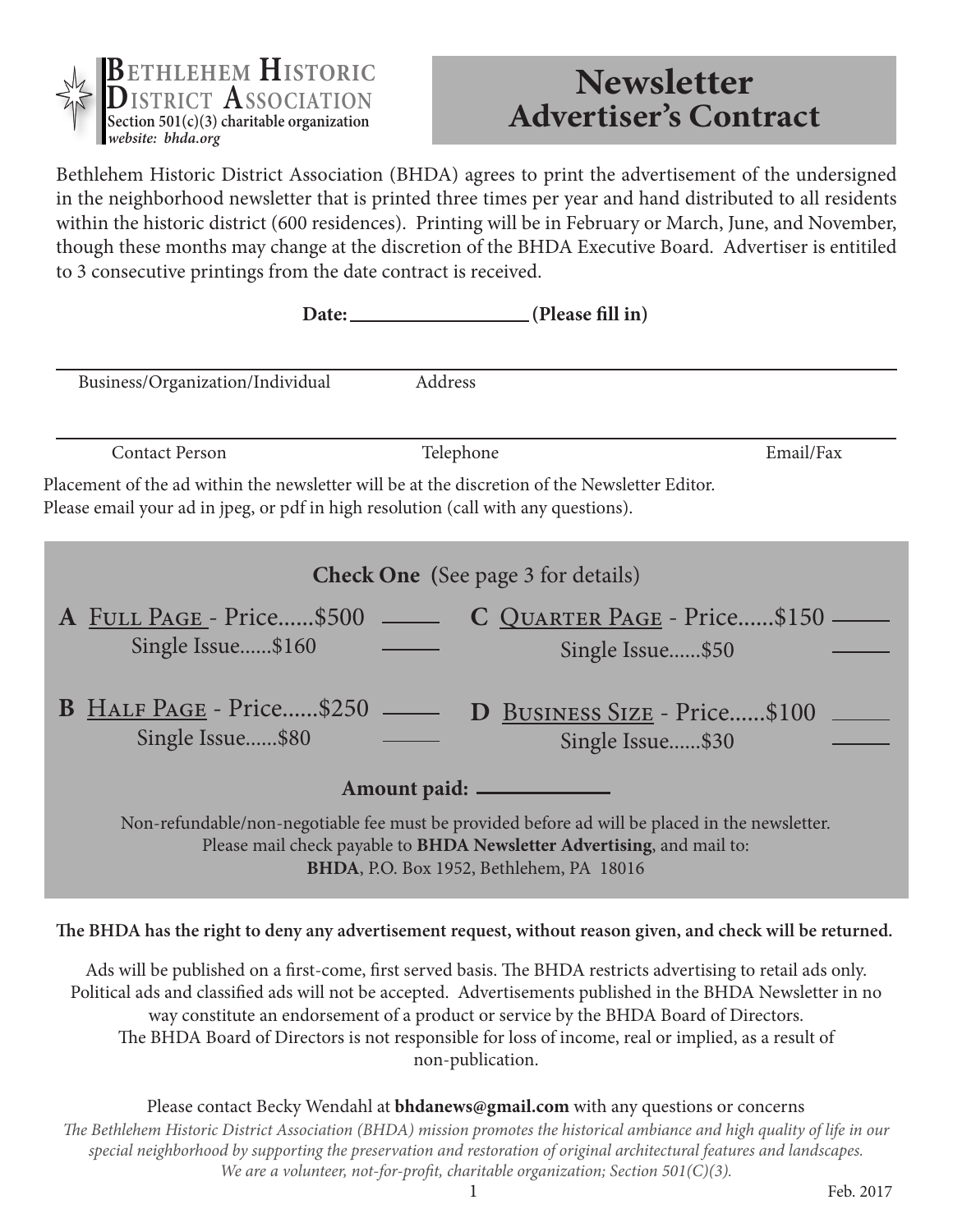



**HALF PAGE**

**8 X 4.8 inches Ad space**

\*SIZING WILL VARY BASED ON THE PROPORTION OF YOUR PARTICULAR AD

## **\*ALL SIZES ARE APPROXIMATE**